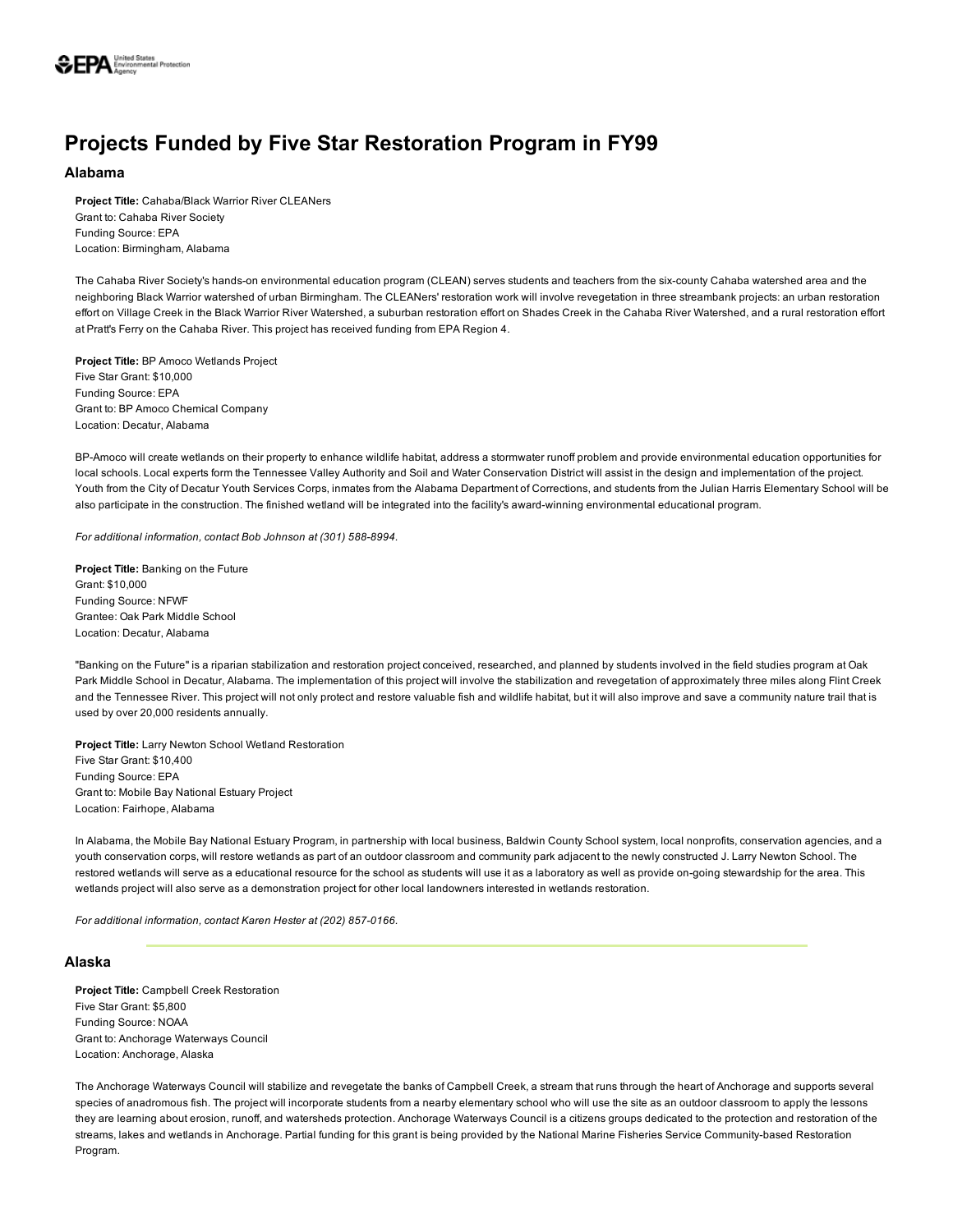## Arizona

Project Title: Pueblo Colorado Wash Demonstration Project Five Star Grant: \$13,200 Funding Source: EPA Grant to: Hubbell Trading Post National Historic Site Location: Ganado, Arizona

Located within the Navaho Nation, the Pueblo Colorado Wash has become a model demonstration site for costeffective riparian restoration techniques that could be applied elsewhere within the Navaho Nation. The project, sponsored by the National Park Service in partnership with the Student Conservation Association, the state of Arizona, and the Navaho Nation, will involve the removal of invasive exotic species, replanting of native vegetation and restoration of stream morphology. Local youth from the Navaho Nation will not only help with a large portion of the on-the-ground restoration, but will also gain valuable knowledge about stream ecology and restoration.

*For additional information, contact Karen Hester at (202) 857-0166.* 

# California

Project Title: Alhambra Creek Restoration Five Star Grant: \$10,000 Funding Source: EPA Grant to: Urban Creeks Council of California Location: Martinez, California

Sponsored by the Urban Creeks Council of California, the project is designed to coordinate, design, and implement an on-the-ground project that will serve as a demonstration site for local agencies, private firms, and property owners interested in using riparian (streamside) restoration as an alternative to traditional flood control. The project will be implemented in partnership with the East Bay Conservation Corps, a job-training and education resource for economically disadvantages youth in the East Bay.

*For additional information, contact Karen Hester at (202) 857-0166.* 

Project Title: East Bay Community Service-Learning Grant: \$25,000 Funding Source: NFWF Grantee: Alameda County Resource Conservation District Location: Alameda County, California

The Alameda County Resource Conservation District, in cooperation with the Alameda County Service-Learning Partnership, the East Bay Regional Park District, the Alameda County Office of Education, and the Berkeley, Castro Valley, Hayward, New Haven and San Leandro Unified School Districts, will expand an established classroom-based watershed education program, which reaches almost 6,000 students each year, to involve students in hands-on service learning projects that protect and enhance creek habitats within their local watersheds. The areas identified for the service project include several miles of creeks, some of them urban. This servicelearning program will expose children from urban communities to the natural areas of their watershed through projects that focus on native plant restoration, exotic plant eradication, wildlife and plant surveys, nest box installation, and fish habitat rehabilitation.

Project Title: Adelante High School Dry Creek Restoration Project Five Star Grant: \$9,500 Funding Source: EPA Grant to: California Conservation Corps Location: Auburn, California

The California Conservation Corps will join forces with students from the Adelante High School Projects for the Environment, the Roseville Urban Forest Foundation, the Dry Creeks Conservancy and local businesses to restore a degraded section of Dry Creek. This project is a part of a watershed wide effort to bring the threatened Chinook salmon and Steelhead trout back to Dry Creek. The project's goals include removing exotic species, planting and encouraging native vegetation in the riparian areas, increasing environmental awareness of youth participating in the program, and educating the general public on the benefits of the restoring the watershed.

*For additional information, contact Tina Yin at (202) 737-6272.* 

Project Title: Entry-Triangle Wetland Restoration Project Grant: \$5,000 Funding Source: NFWF Grantee: San Francisco Bay Wildlife Society Location: Fremont, California

The San Francisco Bay Wildlife Society, in partnership with the Don Edwards San Francisco Bay National Wildlife Refuge, local governments and community volunteers, will restore the parcel of land known as the Entry-Triangle parcel to a functioning tidal marsh, capable of supporting populations of endangered California clapper rail and salt marsh harvest mouse, as well as other endemic marsh species, migratory waterfowl and shorebirds. To implement this project, the parcel will be opened to complete tidal action through the installation of culverts and the removal of water monitoring wells. Through restoration efforts, this parcel will play a role in the provision of needed marshland habitat and tidal areas to endangered species and serve as an important site for the education of the public on the process of marsh restoration.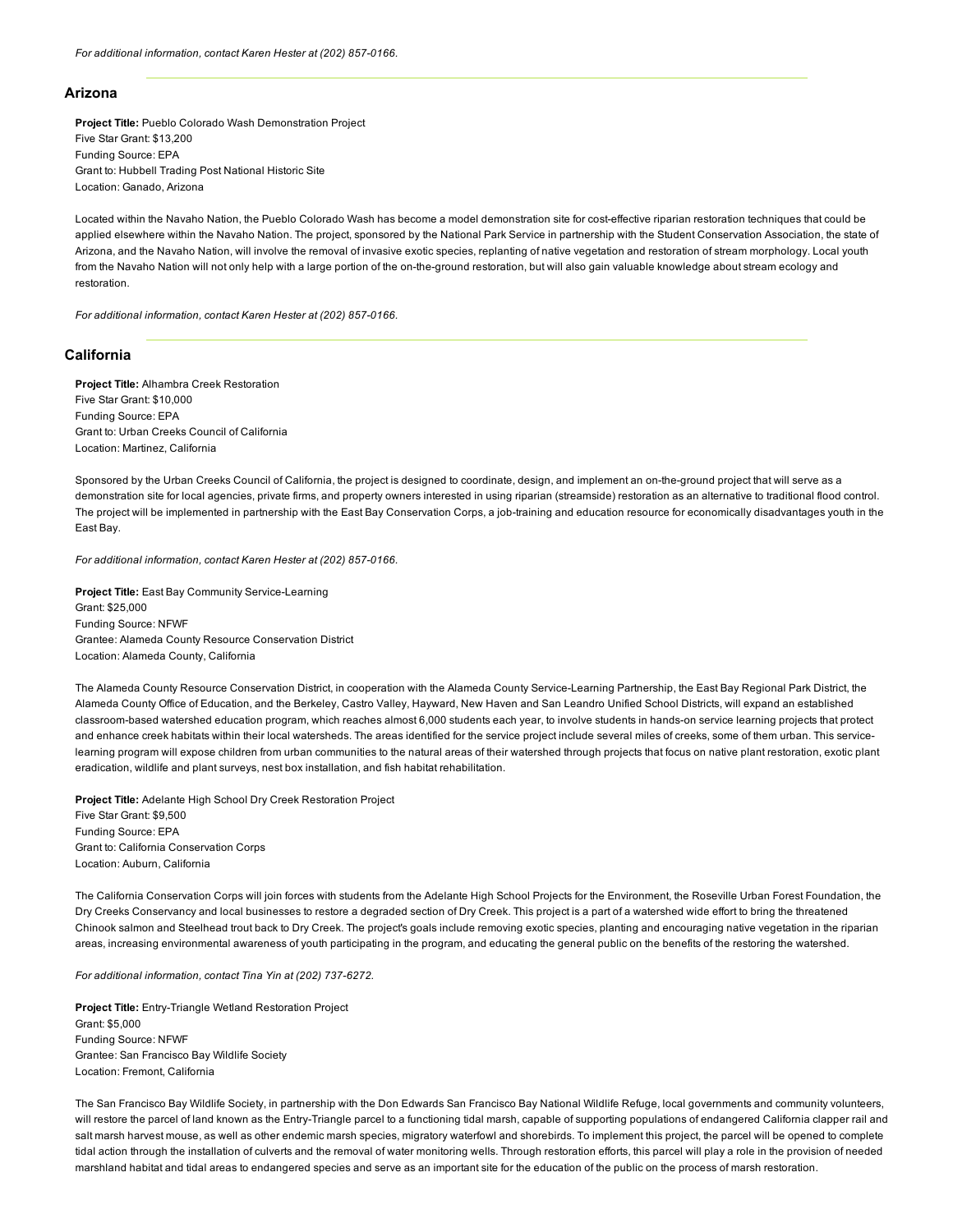The Friends of Seal Beach National Wildlife Refuge (SBNWR), in partnership with the United States Naval Weapon Station-Seal Beach Environmental and Seabee Public Affairs Units, the United States Fish and Wildlife Service, the El Dorado and Sea and Sage Chapters of the Audubon Society, the Sierra Club Wetlands Task Force, the Farmers Alliance, Breitburn Energy, Inc., the California Conservation Corps and Youth Groups, and Friends of SBNWR, will complete the habitat restoration, revegetation and conversion of a non-native grassland to a salt marsh transition habitat and upland buffer zone. Steps taken to complete this transition include the reintroduction of California coastal zone native trees, plants, flowers and grasses that will support the wildlife of the adjacent wetlands. This conversion will not only increase habitat for ground nesting bumble bees, but it will provide habitat to support small mammals and reptiles that serve as forage for area raptors. This restoration effort will increase community and employee awareness of and interest in wetland conservation. In addition, it will strengthen stewardship ethics in youth groups through the recruitment of volunteers for the project.

# Colorado

Project Title: McMurray Natural Area/Poudre River Restoration Five Star Grant: \$10,250 Funding Source: EPA Grant to: Larimer County Conservation Corps Location: Fort Collins, Colorado

The Larimer County Conservation Corps (LCCC), in partnership with the Larimer County Parks and Open Space, the Colorado Youth Corps Association, Trees, Water & People, and the Centennial High School will work to restore an eroding streambank in the McMurr ay Natural Area. The project will use native plants and bio-engineering techniques to restore an eroded bank of the Poudre River. The McMurray Natural Area is located on the edge of an Enterprise Zone, and the County owned property has historically been difficult to fully maintain. The LCCC is able to provide the much needed workforce to restore the area while at the same time offering educational and life benefits to the youth participating in the program.

*For additional information, contact Tina Yin at (202) 737-6272.* 

#### Florida

Project Title: Cedar Key - Pepper Free Five Star Grant: \$5,700 Funding Source: NOAA Grant to: Cedar Key Garden Club Location: Cedar Key, Florida

In an effort to arrest the spread and eventually eradicate the invasive Brazilian Pepper tree from Cedar Key, the Cedar Key Garden Club will mobilize federal, state, and local agencies as well as students and community volunteers. This effort will work on both public and private lands to remove the invasive tree. In addition to the on-theground-effort, the project will also involve flyers, posters, newspaper articles and other techniques to educate homeowners, lawn maintenance providers, developers, youth and others on the problem of Brazilian Pepper and its identification and eradication methods. Partial funding for this project is being provided by the National Marine Fisheries Service Community-based Restoration Program.

*For additional information, contact Karen Hester at (202) 857-0166.* 

Project Title: Clearwater Restoration Project Grant to: Hillsborough County Parks and Recreation Department Location: Tampa, Florida Funding Source: EPA

The Clearwater Restoration Project will restore a two-acre site within the Brooker Creek Preserve, a recent acquisition for protection of the Brooker Creek watershed. Work will involve trash and fill removal, clearing of non-native vegetation, and re-planting native wetland vegetation. The restoration will complement the larger-scale upland restoration project ongoing at the site, and will be a part of a larger regional restoration plan. This project received funding from EPA Region 4.

*For additional information, contact Pete Fowler at (813) 903-2263.* 

#### Hawaii

Project Title: Anchialine Pond Restoration Projejct Five Star Grant: \$5,000 Funding Source: EPA Grant to: Protect Kohanakiki 'Ohana Location: Kailua-Kona, Hawaii

Protect Kohanakiki 'Ohana will restore ecologically and culturally significant anchialine ponds on the Kona Coast of the Island of Hawaii. The project will be implemented in partnership with students from the West Hawaii Explorations Academy, Hawaii County officials, along with local citizen and business volunteers. Stewardship of the anchialine pond wetlands is critical to the sustainable management of the island environment.

For additional information, contact Abigail Friedman at (202) 393-6226.

# Idaho

Project Title: Thurmon Creek Habitat Restoration Project Grant: \$10,505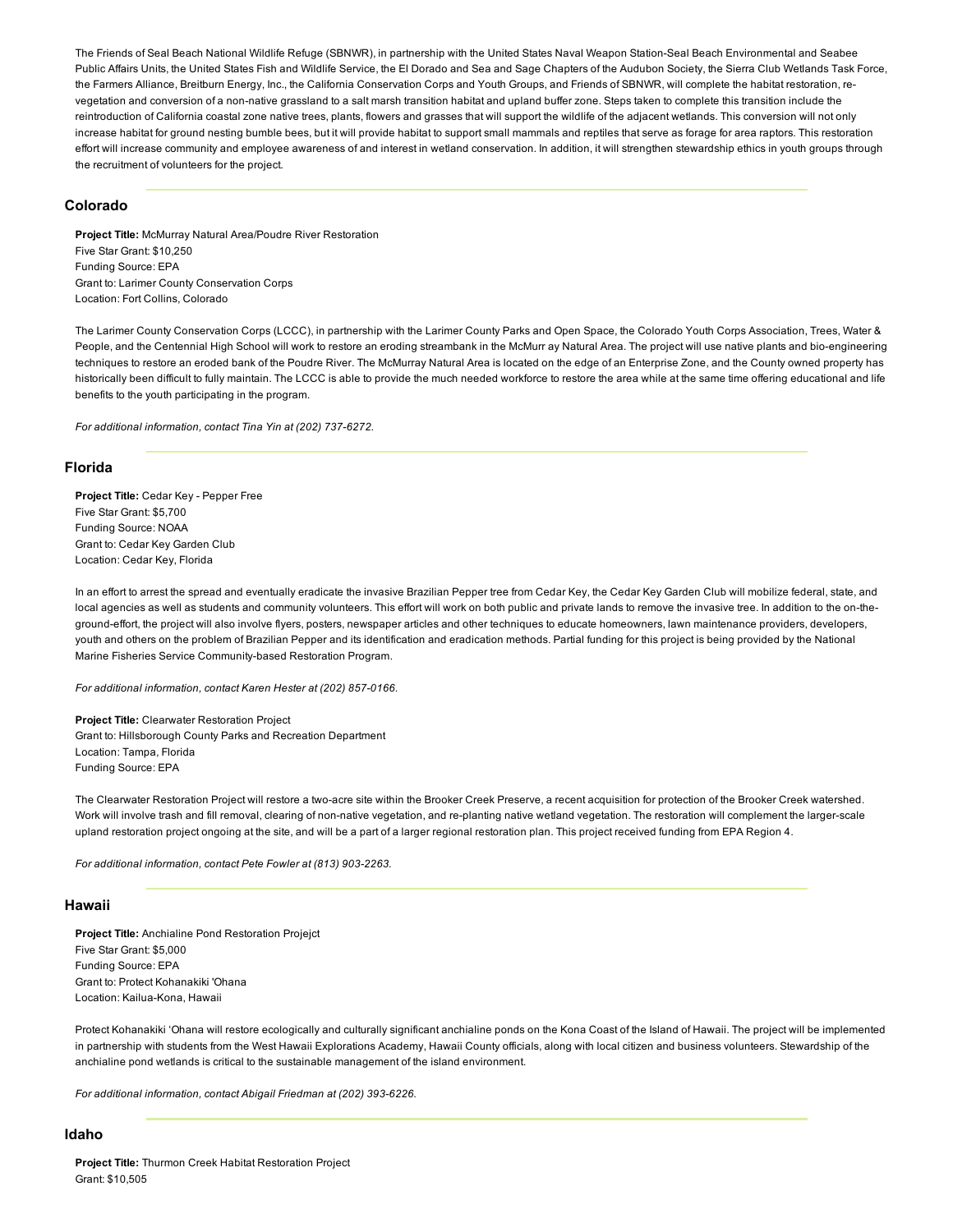Funding Source: NFWF Grantee: Henry's Fork Foundation Location: Island Park, Idaho

This project, conducted by the Henry's Fork Foundation in partnership with Harriman State Park, Taraghee National Forest, Idaho Department of Fish and Game and the Henry's Fork Watershed Council, will improve aging facilities and riparian conditions in order to provide the best chance for successful reestablishment of the sensitive native Yellowstone cutthroat trout species. In support of the restoration effort to reintroduce fish from one or more remnant strongholds to Thurmon Creek, sediment reduction and riparian revegetation are required. In addition, culverts will be replaced on two failing crossings. A serious public education component is included in the project, and a sustained effort will be made to increase public understanding of the project's methods, and goals.

Project Title: North Fork Palouse River Riparian Restoration Project Five Star Grant: \$10,000 Funding Source: EPA Grant to: Palouse Clearwater Environmental Institute Location: Potlatch, Idaho

This project involves a cooperative effort among private landowners, boy scouts, community volunteers, a logging company, the Idaho Transportation Department, and the Palouse Clearwater Environmental Institute to restore riparian habitat along the North Fork of the Palouse River in an effort to enhance water quality. The partnership will stabilize and revegetate 1,000 linear feet of stream and establish a 100 foot buffer that will also be planted with native plants. By involving the community with riparian restoration, this project will provide hand-on education and awareness of the importance of riparian habitat and the imperative for restoration.

*For additional information, contact Karen Hester at (202) 857-0166.* 

### Illinois

Project Title: Middlefork Savanna Wetland and Stream Habitat Project Five Star Grant: \$10,250 Funding Source: EPA Grant to: Youth Conservation Corps, Inc. Location: Lake County, Illinois

The Youth Conservation Corps, in partnership with the Lake County Forest Preserves District, the Lake Forest Open Lands Association, the Friends of the Chicago River and the City of Lake Forest, will engage local youth in restoring portions of the Middlefork of the Chicago River and its wetlands. This project's efforts are part of a watershed wide effort to improve the quality of this highly urban stream. Benefits of the program include providing work experience, on-the-job training and conservation education to local youth, increased stream habitat, improved water quality and flood risk reduction along the river.

*For additional information, contact Tina Yin at (202) 737-6272.* 

Project Title: Johnson School/Round Grove Park Wetlands Restoration Project Five Star Grant: \$10,000 Funding Source: EPA Grant to: The Conservation Foundation Location: Warrenville, Illinois

The Conservation Foundation will restore a degraded wetland at the Johnson School in Warrenville, Illinois to create an outdoor wetland education laboratory. Students will help restore the wetland and continue to monitor their work through science classes. Project partners also include City of Warrenville, DuPage County, state and federal agencies, the Johnson School Parent Teacher Association, and the Summerlakes Homeowner Association.

For additional information, contact Abigail Friedman at (202) 393-6226.

### Indiana

Project Title: Wetland Restoration in the Elkhart River Corridor Five Star Grant: \$10,000 Funding Source: EPA Grant to: City of Elkhart Location: Elkhart, Indiana

The City of Elkhart will restore six acres of wetlands and riverbank along the Elkhart River. This project is part of a five-year effort to develop a 120-acre River Greenway Trail along the urban river corridor. Project partners include the Elkhart EnviroCorps, Scout troops, Notre Dame University, and other community groups.

*For additional information, contact Abigail Friedman at (202) 393-6226.* 

# Iowa

Project Title: Deep Creek Stream Corridor Habitat Restoration Five Star Grant: \$5,000 Funding Source: EPA Grant to: Limestone Bluffs Resource Conservation and Development Area Location: Maquoketa, Iowa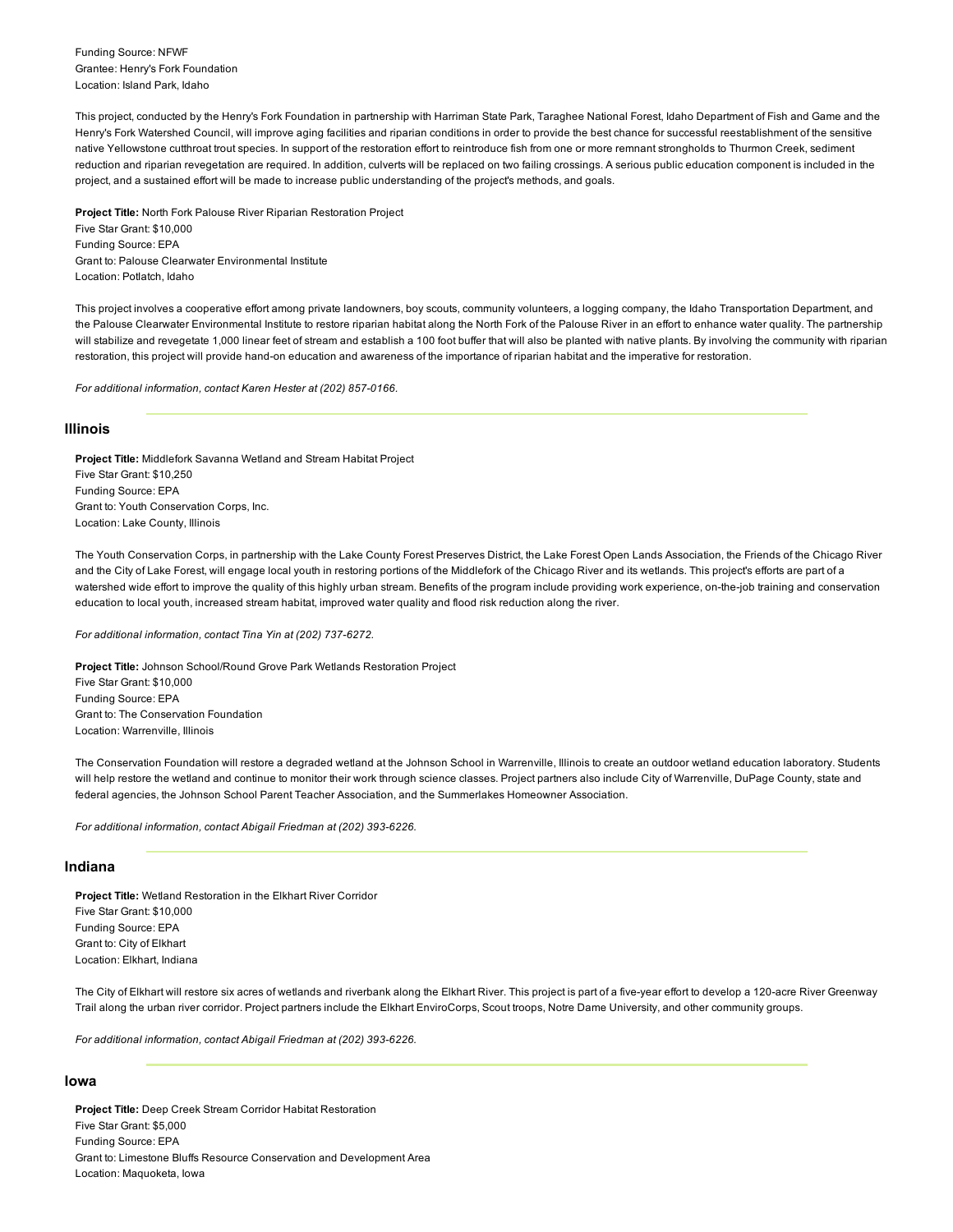Limestone Bluffs Resource Conservation and Development Area will restore wetland and streamside areas of Deep Creek, a tributary to the Maquoketa and Mississippi Rivers. The project will be implemented in partnership with a private landowner, Future Farmers of America student volunteers, Clinton County, Pheasants Forever, the Maquoketa River Alliance, Iowa Department of Natural Resources, U.S. Department of Agriculture and U.S. Fish and Wildlife Service. The project will improve water quality in Deep Creek and provide important educational opportunities for area students and private landowners.

*For additional information, contact Abigail Friedman at (202) 393-6226.* 

# Kentucky

## Project Title: Reforest the Bluegrass Grant to: Lexington-Fayette Urban County Government Location: Lexington, Kentucky Funding Source: EPA

Reforest the Bluegrass is a project to enact riparian restoration through the planting of 35,000 trees across a 78-acre riparian forest buffer reserve. The stream being reforested, Cane Run, serves as the recharge area for the Royal Springs Aquifer, the domestic water source for the city of Georgetown, KY. This project will serve as the first in a series of yearly watershed-level riparian reforestation efforts. A total of 135 acres are planned for reforestation by the end of the year 2000. This project has received funding from EPA Region 4.



This project was awarded with Kentucky's prestigious Governor's Environmental Excellence Award for Forestry for the year 1999.

*For more information, contact David W. Swenk at (606)258-3286.* 

# Louisiana

Project Title: Mile Branch Stream Restoration Five Star Grant: \$10,000 Funding Source: EPA Grant to: Lake Pontchartrain Basin Foundation Location: Covington, Louisiana

Working together to address problems of erosion, water quality, and nonnative vegetation, a partnership among the City of Covington, Covington High School, a local landscaping firm, and the Lake Pontchartrain Basin Foundation will conduct a wetlands and riparian restoration along the Mile Branch Stream located in Covington, Louisiana. The project will involve 10 high school seniors who will be trained as Stream Restoration Interns. The Interns will be responsible for involving other high school students in all aspects of the project including drafting plans, surveying stream banks, planting native vegetation, creating a community garden and involving middle school and younger students at the site. In all, the project will restore over 1,000 linear feel on stream bank and create a wetlands area in the floodplain.

For additional information, contact Karen Hester at (202) 857-0166.

#### Maine

Project Title: BMP Education Project Five Star Grant: \$10,000 Funding Source: EPA Grant to: Casco Bay Estuary Project Location: Portland, Maine

The Casco Bay Estuary Project, in partnership with the Maine Conservation Corps (MCC), the Maine Department of Environmental Protection, the City of Portland, and the Cumberland County Soil and Water Conservation District, will create an educational site demonstrating the use of vegetation and Best Management Practices (BMP) reduce stormwater runoff. The MCC will plant a buffer strip to treat parking lot stormwater runoff before it enters Casco Bay. An interpretive educational sign will be posted at the site to explain the benefits of the project and bay stewardship tips for the community. Benefits of this project include reducing untreated stormwater entering the bay, increased wildlife habitat, increased awareness of and community stewardship for the bay and its watershed and engaging local youth in conservation activities.

*For additional information, contact Tina Yin at (202) 737-6272.* 

# Maryland

Project Title: Community Stewardship: Stream Restoration on Private Land Five Star Grant: \$10,000 Funding Source: EPA Grant to: Izaak Walton League of America Location: Gaithersburg, Maryland

As part of the Izaak Walton League's effort to restore and enhance the wildlife habitat values of their 35 acres of property at their Headquarters, they will be restoring 200 300 linear feet of the badly eroding Muddy Branch that runs through their property. This stream segment is identified as a priority restoration area in the Montgomery County Countywide Stream Protection Strategy. The project will serve as a national model showing how to engage a spectrum of stakeholders, including the County, the City, other conservation organizations, a local at-risk youth corps, and local industry in a riparian restoration project. The project will demonstrate the effectiveness of the League's Save Our Stream Program (SOS). SOS workshop participants will be engaged in on-the-ground restoration activities for the Muddy Branch. Lessons learned will be shared subsequently with other organizations to encourage continued involvement in stream restoration in the County.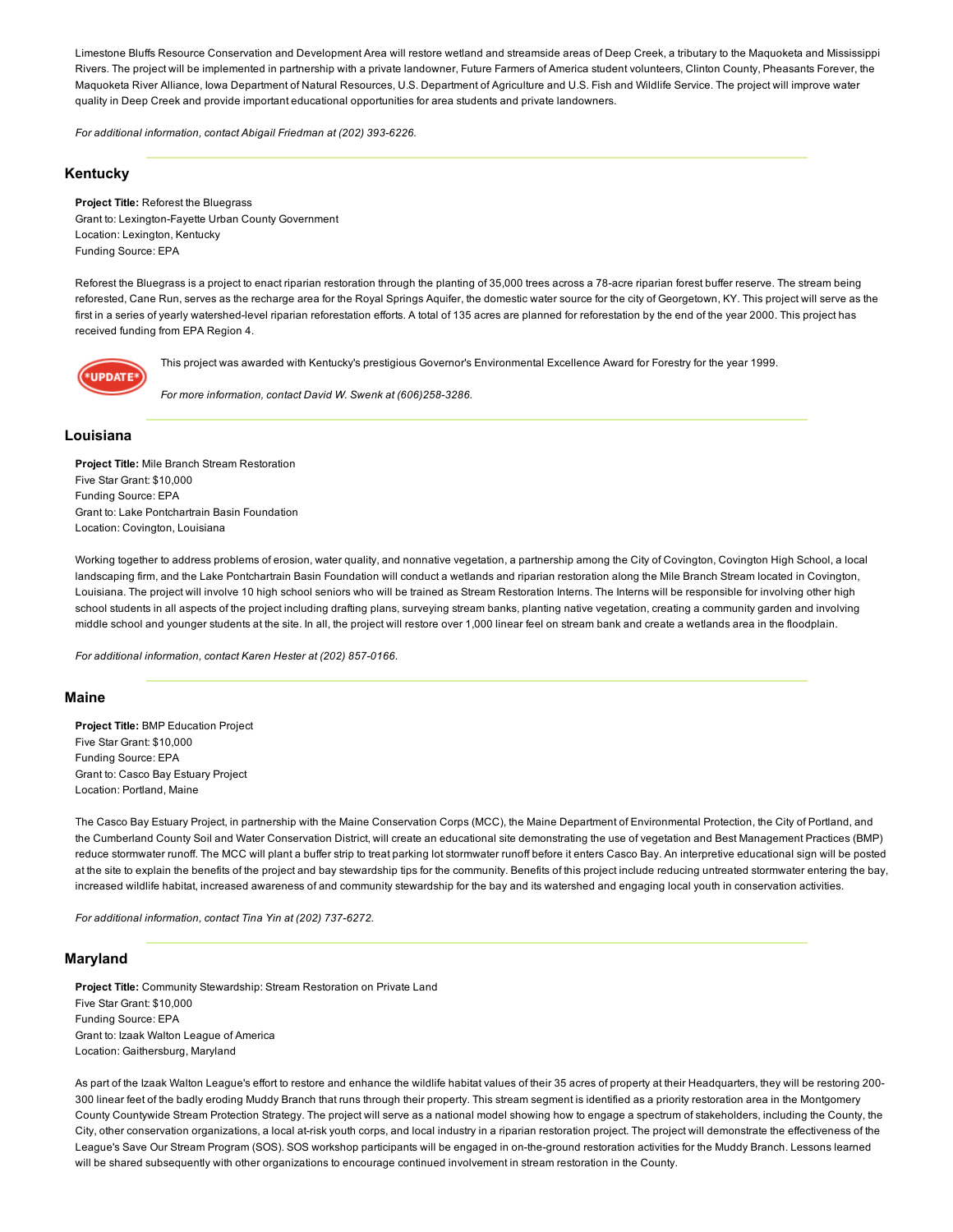### **Massachusetts**

Project Title: Winsegansett Marsh Restoration Five Star Grant: \$9,700 Funding Source: NOAA Grant to: Buzzards Bay Project Location: Fairhaven, Massachusetts

The Buzzards Bay Project, in partnership with private landowners, local nonprofits, and federal, state, and local agencies, will conduct a demonstration restoration project in the Winsegansett salt marsh, located in the city of Fairhaven. The upper portion of the marsh is currently suffering from a greatly reduced tidal flow and cannot sustain the diversity of wetlands vegetation typical of healthy salt marshes. The project will replace three small culverts located under privately owned footpaths in the upper marsh. The Coalition for Buzzards Bay will also conduct public education using the site as a demonstration for other landowners, local government officials, and natural resource managers. Partial funding for this project is being provided by the National Marine Fisheries Service Community-based Restoration Program.

*For additional information, contact Karen Hester at (202) 857-0166.* 

Project Title: Great Barrington Housatonic River Walk Grant: \$7,400 Funding Source: NFWF Grantee: Great Barrington Land Conservancy Location: Great Barrington, Massachusetts

The Great Barrington Land Conservancy, in partnership with the Massachusetts Environmental Trust, the Berkshire Taconic Community Foundation, New England Grassroots Environmental Fund, and the town of Barrington, is working to restore the Housatonic River in Berkshire County, Massachusetts. The river, although one of great wildlife beauty, has been abused by years of industrial waste and neglect. The construction of a river walk by the Great Barrington Land Conservancy, with cooperation from the Main Street Action Association and the local Chamber of Commerce, will provide a public greenway trail that will enable the community to bring the river back into their lives. This river walk also acts as a hand-ons educational program to raise awareness of river greenway ecology and water quality issues. Through the use of volunteers to carry out the simple methods used for the riverbank restoration and protection, the project will instill a sense of stewardship in the community.

Project Title: Gordon College Pond Wetlands Restoration Project Five Star Grant: \$10,000 Funding Source: EPA Grantee: Massachusetts Department of Environmental Protection Wetlands Restoration and Banking Program Location: Wenham, Massachusetts

The Massachusetts Department of Environmental Protection Wetlands Restoration and Banking Program will restore a marsh/pond ecosystem on the Gordon College Campus. The project site was a natural wetland until it was filled and paved in the 1950's to create a parking lot and roadway for the college. In addition to restoring nearly 15,000 square feet of the degraded pond and the bordering vegetated wetland, other goals of the grantee are to create a stream team, composed of a registered landscape architect, a engineer from the United States Department of Agriculture, and individuals from the college, the Wenham Conservation Commission, the United States Fish and Wildlife Service, and the Massachusetts Audubon Society. This team will monitor water quality in the subwatershed, add physical barriers to restrict vehicular traffic on the restored site, place a conservation restriction on the restored wetland and provide education and outreach. Long term goals are to improve stormwater runoff from a roadway and parking lot adjacent to the pond and wetland, provide long-term maintenance of the drainage system, roadway and wetlands, and to continue to monitor the water quality in the subwatershed.

# Michigan

Project Title: Rouge River Riparian Restoration Five Star Grant: \$10,000 Funding Source: EPA Grant to: Dearborn Public Schools Location: Dearborn, Michigan

Ford Motor Company management has taken a leadership role in worldwide wildlife habitat enhancement on public as well as on its own properties. In this project, Ford is partnering with Dearborn Public Schools to increase public involvement and commitment to riparian and wetland protection and enhancement in their community. The Dearborn Public Works Department has identified an opportunity to improve a section of the Rouge River riparian zone that has substantial public visibility. Students from the school district, under the technical direction of local experts drawn from the University of Michigan-Dearborn and conservation groups, will help establish riparian schoolyard habitats and a source of plants to be used on the Rouge River Riparian restoration project. The students, as part of their Community Service Program, will work with officials from the Public Works Department, the Friends of the Rouge River, and the Wildlife Habitat Council in the restoration and maintenance program for the Rouge River.

For additional information, contact Bob Johnson at (301) 588-8994.

# **Minnesota**

Project Title: Lions Levee Park Observation Station St. Paul Park, MN Funding Source: EPA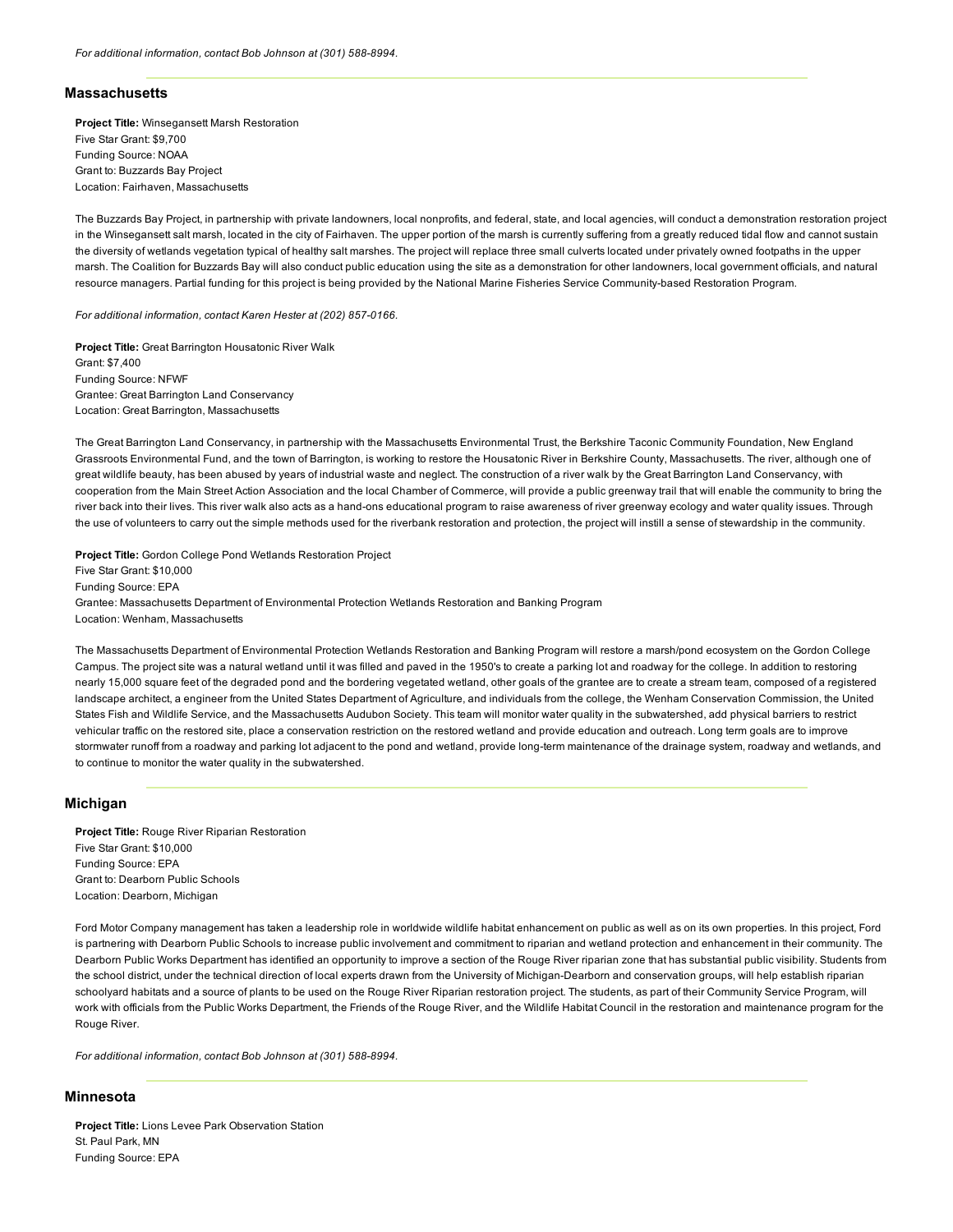Marathon Ashland Petroleum, LLC and a Community Advisory Panel consisting of City of St. Paul Park, the Lions Club, The Minnesota Conservation Corp and the Multiple Sclerosis Society has completed a project restoring the habitat value of a local park. Local Youth Corps have removed buckhorn and other nuisance vegetation from a community park, and replanted it with native species. A 12x12 foot viewing platform with views of the Mississippi River and a trail with sinage explaining the history of the site and all its vegetations have been constructed. The City has provided the lighting for the approach sidewalk and parking lot and the Multiple Sclerosis Society donated funds for the construction of ramps for handicap-access.

Project Title: Lower Phalen Creek Rain Garden and Education Initiative Five Star Grant: \$10,000 Funding Source: EPA Grantee: Upper Swede Hollow Neighborhoods Association Location: St. Paul, Minnesota

The Upper Swede Hollow Neighborhoods Association, in cooperation with the Minnesota Department of Natural Resources Conservation Partners Program, seeks to improve habitat along a degraded Mississippi River tributary in a diverse, economically challenged urban area. With the help of local schools, Metro State University, St Paul Public Works and the St Paul Parks and Recreation Department, the project will create permeable surfaces and habitat while building environmental education and work opportunities geared toward long-term stewardship. The creation of rain garden demonstration sites will provide two wetland areas to filter stormwater as well as two new green amenities which will have a positive impact on the livability and economic health of the surrounding community.

Project Title: Red River Floodplain Restoration Five Star Grant: \$11,700 Funding Source: EPA Grant to: National Audubon Society, Minnesota Chapter Location: Marshall County, Minnesota

This project represents a broad collaboration of federal, state and local agencies as well as non-profit organizations and educational institutions to create high quality wetland habitat as part of a needed flood control program in the Red River. In response to the 1997 flooding in the Red River basin, a wide diversity of partners have come together to demonstrate that flood control projects can also provide significant wildlife and educational benefits. This project will restore 600 acres of wetlands and an additional 600 acres of uplands in the floodplain of the Red River. Once restored, the area will be used by local students as an laboratory to study wetlands ecology and biodiversity.

*For additional information, contact Karen Hester at (202) 857-0166.* 

# Missouri

Project Title: Bales Park Wetland Restoration Five Star Grant: \$10,000 Funding Source: EPA Grant to: Greenway Network, Inc. Location: St. Charles, Missouri

Greenway Network, Inc. will restore wetlands at Bales Park along the Missouri River, where homes and trailers were devastated during the 1993 flood. The project will be implemented in partnership with the St. Charles Parks and Recreation Department, St. Charles Rivers and Streams Project, Missouri Department of Conservation, and Environmental Strategies. Local schools will use the restored wetlands as an outdoor classroom.

For additional information, contact Abigail Friedman at (202) 393-6226.

#### Montana

Project Title: Teton River Education and Enhancement Project Five Star Grant: \$10,000 Funding Source: EPA Grant to: Teton County Conservation District Location: Choteau, Montana

The Teton County Conservation District will restore habitat and buffer areas along the Teton River to demonstrate habitat and water quality improvement opportunities. In partnership with Teton and Choteau County school teachers, Boone and Crockett Ranch staff, and Nature Conservancy scientists, extension agents will conduct educational activities for children and adults to encourage community stewardship of the Teton River Watershed.

For additional information, contact Abigail Friedman at (202) 393-6226.

Project Title: Monture Creek Watershed Restoration Grant: \$15,000 Funding Source: NFWF Grantee: The Blackfoot Challenge Location: Missoula/Powell/Lewis and Clark Counties, Montana

The Blackfoot Challenge will restore instream and riparian habitat in the Monture Creek watershed, an important tributary of the Blackfoot River. This site provides habitat for a host of threatened and endangered species including native bull trout and howell's gumweed. Restoration efforts, undertaken by the Blackfoot Challenge and Trout Unlimited, the Montana Fish, Wildlife and Parks, the United States Forest Service, the United States Fish and Wildlife Service, and TwoCreeks Ranch, will work to protect riparian areas from bank erosion through fence building and shrub planting. These practices will not only stabilize eroding banks, but will restore vital forage for grizzly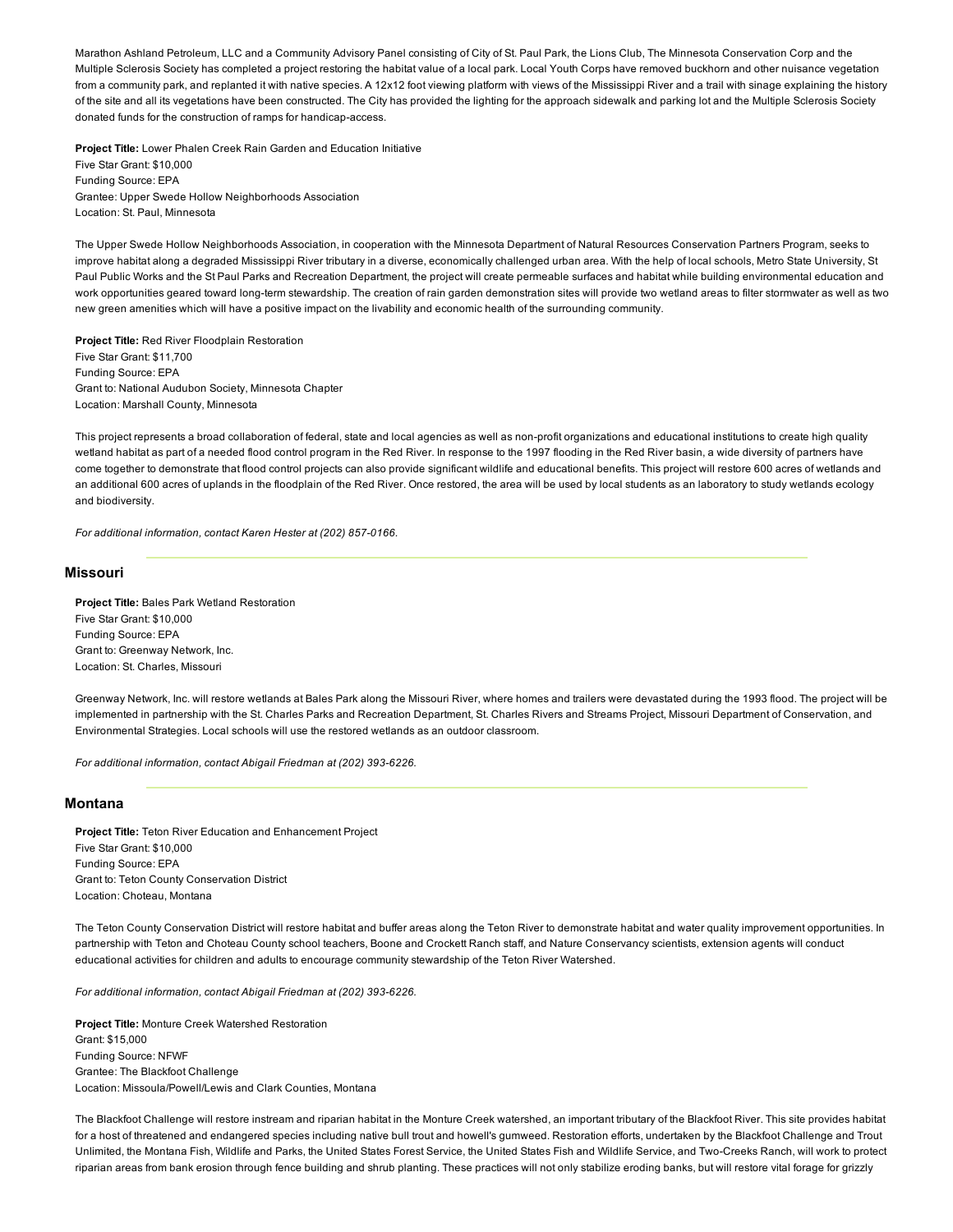bears and provide overhead cover for bull trout. Other restoration efforts will include the securing of over 250 large logs and rootwads in the stream to provide complex fish habitat necessary for the survival of the trout. Through the active participation of and teachers and schoolchildren from the watershed area, the restoration efforts will provide invaluable education and training.

## Nevada

Project Title: Rebuilding Herman Pond at Ranch San Rafael Five Star Grant: \$10,000 Funding Source: EPA Grant to: Private Industry Council of Northern Nevada Location: Reno, Nevada

The Private Industry Council of Northern Nevada will partner with atrisk youth, Washoe County Parks, and Truckee Meadows Trail Association to restore wetlands along the Truckee River and Rancho San Rafael Park. The restored habitat will complement a community-wide effort to create biking and hiking trails along the river. Environmental education and job skills training will also be part of the project.

*For additional information, contact Abigail Friedman at (202) 393-6226.* 

# New Jersey

Project Title: Dover Greenway Five Star Grant: \$13,500 Funding Source: EPA Grant to: Urban Conservation Action Partners, Inc. Location: Dover, New Jersey

In Dover, New Jersey, the Urban Conservation Action Partners Inc, has brought together a group of diverse partners including two Boy Scout Troops, the U.S. Fish and Wildlife Service, U.S. Department of Agriculture's Natural Resources Conservation Service, Friends of the Rockaway River, employees of Home Depot, and the Concerned Hispanic Political Action Committee, to restore a 1,200 foot riparian buffer along the Rockaway River, a 40 mile long river that supplies the drinking water for more than 1 million people. The project will involve volunteers from many of the partner organizations in the hands-on restoration as well as the long-term stewardship and educational activities that will accompany the restoration project.

*For additional information, contact Karen Hester at (202) 857-0166.* 

# New York

Project Title: Restoring Wetlands in Chemung Basin Five Star Grant: \$10,000 Funding Source: EPA Grant to: Chemung County Soil and Water Conservation District Location: Horsehead, New York

The Chemung County Soil and Water Conservation District will restore 20 acres of wetland habitat for waterfowl and other wildlife in the Seeley Creek Watershed. Seven project partners include agencies of the Town of Southport and Chemung County, Ducks Unlimited, Upper Susquehanna Coalition and the U.S. Fish and Wildlife Service. The restored wetlands will be part of a larger demonstration project of how a watershed approach can integrate water quality protection, flood attenuation and habitat restoratio n.

*For additional information, contact Abigail Friedman at (202) 393-6226.* 

Project Title: Hashamomuck Pond Wetland Restoration Five Star Grant: \$10,000 Funding Source: NOAA Grant to: Suffolk County Department of Labor Location: Southold, New York

The Suffolk County Department of Labor will restore a salt marsh in Hashamomuck Pond, near the most productive shellfish bed in the Town of Southold. Atrisk youth will perform the restoration work in partnership with the Southold Town Trustees, Peconic Land Trust and Cornell Cooperative Extension. Environmental education and job skills training will be part of the project. Partial funding for this project is being provided by the National Marine Fisheries Service Community-based Restoration Program.

For additional information, contact Abigail Friedman at (202) 393-6226.

# Ohio

Project Title: Mill Creek Riparian Habitat Restoration Demonstration Project Five Star Grant: \$10,000 Funding Source: EPA Grant to: Mill Creek Restoration Project Location: Cincinnati, Ohio

In the heart of Cincinnati, the Mill Creek Restoration Project will engage scientists. students, community volunteers, and local residents in restoration of a riparian area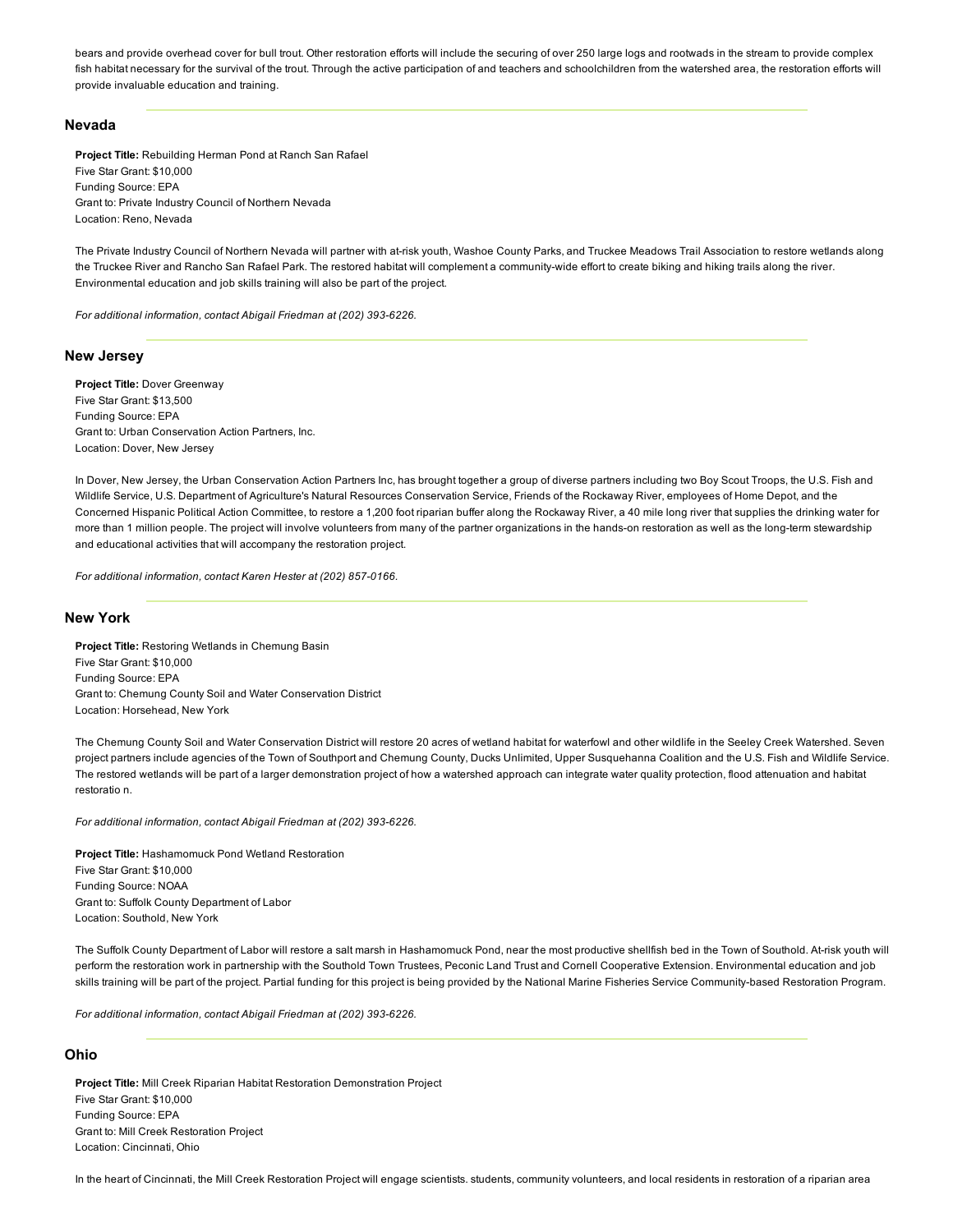located on a brownfield site. The restoration site, formally occupied by a foundry, is now owned by a community center in the inner-city neighborhood of North Fairmont. The project involves the local community heavily in the on-the-ground work relying on 150 middle and senior high school students and 50 local volunteers to conduct the bulk of revegetation of stream banks. In addition to the volunteers, the project will also train and pay 10 local residents from a nearby economically-depressed community to participate in the project.

*For additional information, contact Karen Hester at (202) 857-0166.* 

## Oklahoma

Project Title: Riverside Indian School Wetland Restoration Project Five Star Grant: \$10,000 Funding Source: EPA Grant to: Caddo Indian Tribe Location: Anadarho, Oklahoma

The Caddo Indian Tribe will restore 80 acres of a 150 acre wetland along the Washita River in Oklahoma. Students from the nearby Riverside Indian School, which educates at-risk Native American youth from around the country, will assist in the revegetation of the wetland with ecologically and culturally significant plant species. These species, which once played an important role in the Caddo Indian tribal heritage are now absent from the area due to grazing pressure and the introduction of invasive species. This project will not only initiate the ecological restoration of the wetland, but will result in important cultural and education benefits for the Caddo Indian Tribe and other Native American youth.

*For additional information, contact Karen Hester at (202) 857-0166.* 

# Oregon

Project Title: Floodplain Wetland Restoration Five Star Grant: \$10,000 Funding Source: EPA Grant to: Friends of Buford Park and Mt. Pisgah Location: Eugene, Oregon

The Friends of Buford Park and Mt. Pisgah, in partnership with the Northwest Youth Corps, Land County Parks, the Mt. Pisgah Arboretum, and the Oregon Department of Fish and Wildlife will conduct a floodplain restoration project in Howard Buford Recreation Area in Lane County, OR. This historically forested riparian area has been abused over the years and is now a large pasture. This project will serve as a national model by demonstrating the benefits of "off channel storage" of flood waters. Participants in the project will replace non-native vegetation with native plants to increase both wildlife habitat and water quality. The program seeks to engage at-risk youth and offers on-the-job training, life and conservation skills to the participants. A community wide education campaign will help to communicate the goals of the partnership and increase stewardship for the waterway.

*For additional information, contact Tina Yin at (202) 737-6272.* 

### Pennsylvania

Project Title: Willamette Industries Wetland Restoration Project Five Star Grant: \$10,000 Funding Source: EPA Grant to: North Central Pennsylvania Regional Planning and Development Commission Location: Johnsonburg, Pennsylvania

The North Central Pennsylvania Regional Planning and Development Commission will work with atrisk youth from the surrounding six county area to restore wetland and wildlife habitat on Willamette Industries property. Environmental education and job skills training will be part of the project. The project will be implemented in partnership with Willamette Industries, the Elk County chapter of Ducks Unlimited and the U.S. Fish and Wildlife Service.

*For additional information, contact Abigail Friedman at (202) 393-6226.* 

Project Title: BFI Imperial Landfill Wetlands Creation Five Star Grant: \$10,000 Funding Source: EPA Grant to: BFI Imperial Landfill Location: Imperial, Pennsylvania

In partnership with the Pennsylvania Department of Natural Resources, the U.S. Fish and Wildlife Service, universities and local youth groups, BFI Imperial Landfill will create three small wetlands on capped landfills to enhance wildlife habitat in what might otherwise be considered an ecological "wasteland." In addition, 52 acres of native grassland habitat will be established. The site will be used as an outdoor classroom for the adjacent Wilson Elementary School to teach environmental education to grades K-5. Nature trails will also be constructed on the site to encourage community use and enjoyment of the new habitats.

For additional information, contact Bob Johnson at (301) 588-8994.

## Tennessee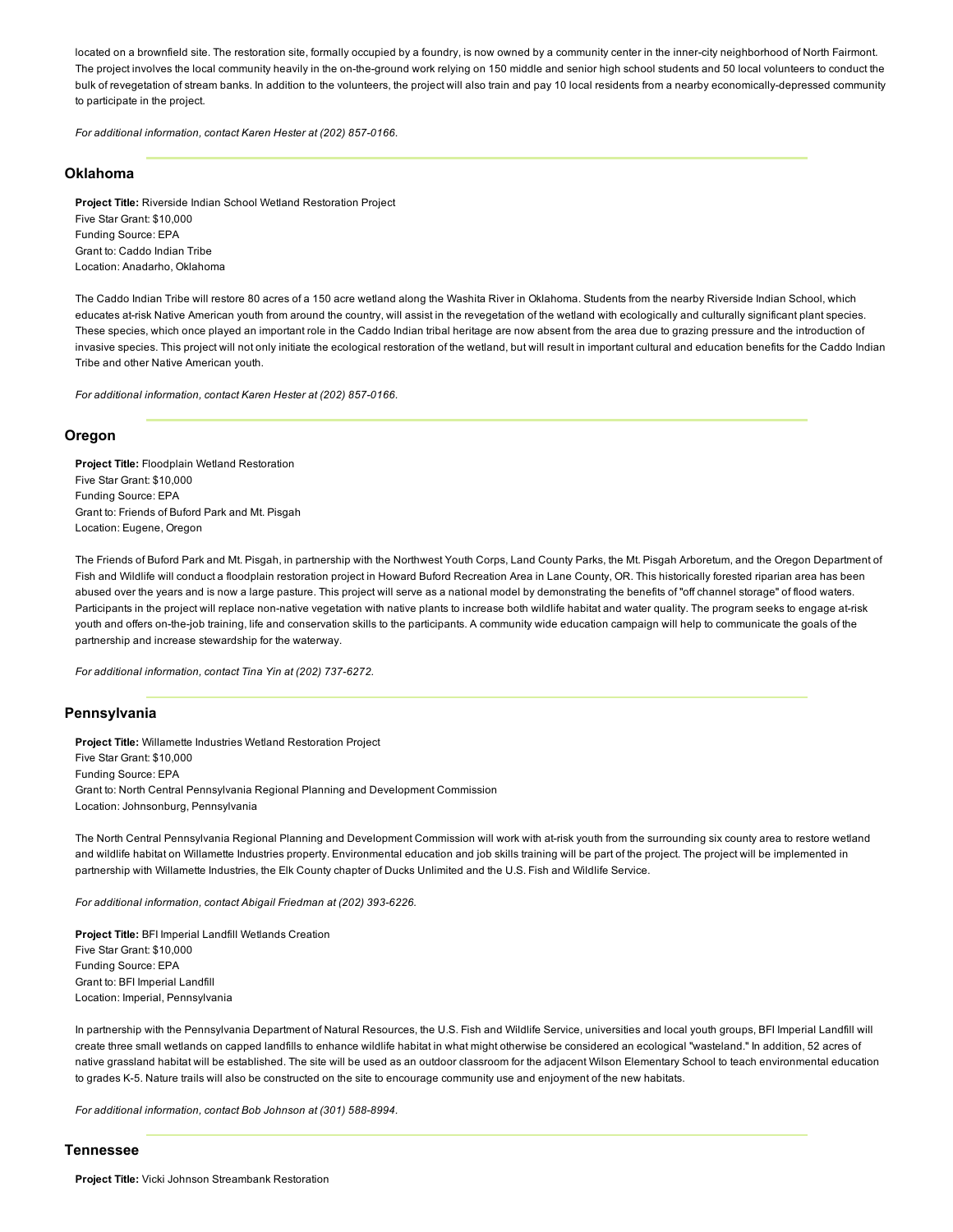Grant to: Knox County Soil Conservation District Location: Knoxville, Tennessee Funding Source: EPA

This streambank stabilization project involves habitat of an endangered fish, the snail darter, and will abut a future 63-acre wildlife habitat and sanctuary. Additionally, the project will be used as a demonstration area. Resulting in 1000 feet of stabilized streambank on the French Broad River, the project focuses on snail darter habitat, river otter habitat, and native vegetation establishment. This project has received funding from EPA Region 4.

For more information, contact Chip Ramsey at (865)523-3338 ext.114.

# Texas

Project Title: Galveston Bay Marsh Restoration Weekend Five Star Grant: \$10,000 Funding Source: NOAA Grant to: Galveston Bay Foundation Location: Brazoria, Chambers, Galveston and Harris Counties, Texas

In partnership with local schools, civic groups, businesses, universities, and local, state and federal agencies, the Galveston Bay Foundation will sponsor a weekend-long marsh restoration event to raise public awareness of the importance of Galveston Bay's critical wetlands. The Galveston Bay Foundation intends to recruit over 300 local high school students and community volunteers to plant native marsh grass at six sites located throughout the Bay. The project is being undertaken as part of the Restore America's Estuaries Campaign which plans to restore one million acres of estuarine habitat by the year 2010. Partial funding for this grant is being provided by the National Marine Fisheries Service Community-based Restoration Program.

For additional information, contact Karen Hester at (202) 857-0166.

Project Title: PuPont LaPorte Wetlands Project Location: LaPorte, Texas Funding Source: EPA

This project is working toward its goal of providing educational opportunities for the study of wetlands ecology. The wetland is composed of 4 zones each serving different functions. Zone 1 is a terraced area with a deep-water center. Zone 2 serves to attract waterfowl. Zone 3 is a deep-water channel, beneficial to various fish species as it provides deep oxygenated water on hot days. Zone 4 is a sloped filtration area that will be heavily planted so that fish and waterfowl can feed in this area. Elevated walkway is being considered to provide access to areas that might not be accessible otherwise. Interpretive sinage explaining the plants, animals and fish species will be located in key areas throughout the site. A new education center, with research stations, are in the works to serve as outdoor class rooms for schools and other citizens in the neighboring communities.

Project Title: Formosa Plastics Corporation Wetlands Restoration Five Star Grant: \$5,000 Funding Source: EPA Grant to: Institute for Environmental and Industrial Science Location: Lolita, Texas

The focus of this project is to continue wildlife habitat enhancement activities on property owned by the Formosa Plastics Corporation located in Lolita, Texas. A 300 acre wetlands is being constructed on the company's property. The goal is to turn the voluntary enhancement opportunity into a learning experience for community groups interested in wildlife habitat, wetlands, and associated uplands. Local boy scouts, school groups, and atrisk youth will be provided an opportunity to develop their own plan for improving habitat on 2 acre parcels on the property. Technical guidance will be provided by experts from various government agencies, universities, and conservation groups. Through the extensive partnerships, classroom studies will be developed and applied in support of the Texas Essential Knowledge and Skills program.

For additional information, contact Bob Johnson at (301) 588-8994.

Project Title: Prairie and Playa Nature Area Restoration Five Star Grant: \$5,000 Funding Source: EPA Grant to: Texas Tech Foundation Location: Lubbock, Texas

With support from the Phillips Petroleum Company, this project initiate the restoration an 18-acre playa wetland in association with the Prairie and Playa Nature Area on the campus of Texas Tech University. Playas are important habitats that have been given special attention under the Joint Venture Program of the North American Waterfowl Management Plan. In this project university students will be involved in the restoration by planting native vegetation buffer strips, constructing sediment traps, moist-soil management and sediment removal. The final product will be a functioning playa wetland in an outdoor educational setting providing unique instructional opportunity for all citizens of the Southern High Plains.

For additional information, contact Bob Johnson at (301) 588-8994.

# Utah

Project Title: Grand Resource Area Riparian Restoration Project Grant: \$6,000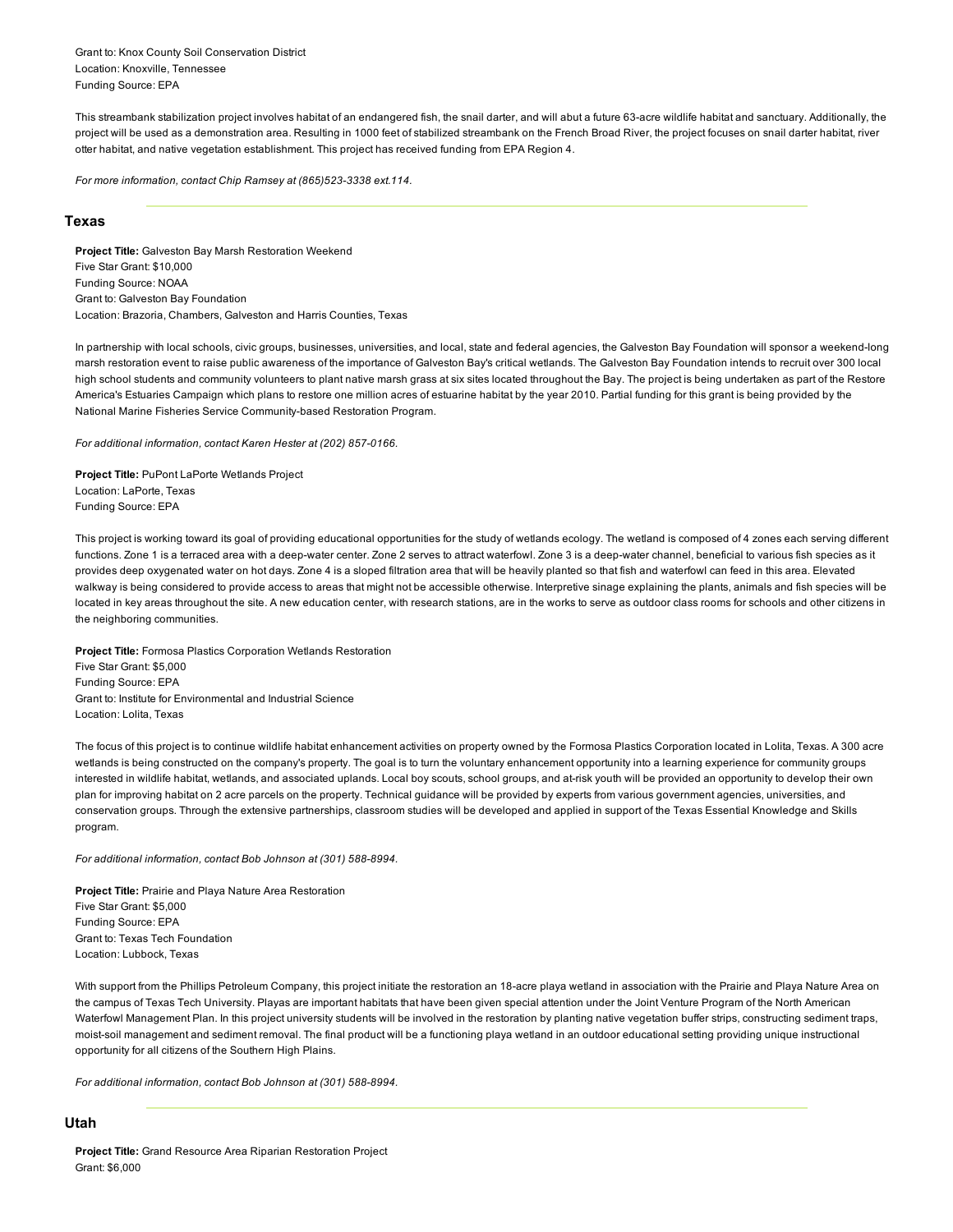Funding Source: NFWF Grantee: Plateau Restoration Location: Moab/Bluff, Utah

The goal of the project is to use individuals within the community to restore the wetland and riparian zones to a state in which the zones can withstand the impact of the visitation they experience with minimal maintenance. Riparian areas in this area are highly susceptible to recreational use. The project proposes to restore these wetland and riparian areas while allowing for continued economic benefits gained from recreational use. To do this, the Plateau Restoration, in partnership with the Bureau of Land Management, Grand County Sand Flats Recreation Area, the State Division of Environmental Quality, and Friends of the San Juan River, will build fences and trails to direct traffic, eliminate social trails, remove weeds, and restore damages areas through revegetation and erosion control. Through the use of community volunteers, the restoration process will provide long-term monitoring of these sites and education to the participants, as well as develop a stewardship of these fragile areas with local youth.

Project Title: Mill Creek Community Restoration Grant: \$10,000 Funding Source: NFWF Grantee: Canyon Community Awareness and Restoration Partners Location: Moab, Utah

The Canyon Community Awareness and Restoration Partners (CCARP), with cooperation from the Bureau of Land Management, the city of Moab, Grand County, Back Country Horseman's Association and private landowners, seeks to organize and implement community involved projects to help counteract and reverse damage in the Mill Creek area caused by destructive uses of the land. The health of the ecosystems within the canyon are affected mostly by recreational activities such as hiking, camping, and horseback riding. Community involved projects include conducting a survey of trail conditions in a heavily used perennial stream, and performing the stabilization and revegetation needed in the most damaged area. The CCARP hopes that initiating a series of projects will engage the community in caring for the canyon, as well as maintain an ongoing discussion within the community about the needs of the canyon's ecosystems. These community involved projects will provide educational opportunities for youth and instill stewardship in the Moab desert community.

## Vermont

Project Title: Trout River Restoration and Revegetation Five Star Grant: \$10,000 Funding Source: EPA Grant to: Missiquoi River Basin Association Location: Montgomery, Vermont

In Vermont, the Missiquoi River Basin Association is bringing together private landowners, a youth conservation corps, federal and state government and other nonprofits to restore a one mile stretch of the Trout River, a tributary to the Missiquoi. This project will be the first of this kind in Vermont and will be used to educate and train partners agencies, local watershed associated and the general public to recognize the benefits of stream restoration as one watershed management tool. Once the project is completed, workshops introducing stream bank stabilization and restoration to landowners, schools, colleges and watershed associations throughout the state.

*For additional information, contact Karen Hester at (202) 857-0166.* 

# Virginia

Project Title: Elizabeth River Watershed Restoration Five Star Grant: \$5,000 Funding Source: EPA Grant to: Elizabeth River Project Location: Norfolk, Virginia

The Elizabeth River Project seeks to engage the local business community in wetland and habitat restoration in the highly industrialized and urbanized Elizabeth River watershed in southeastern Virginia. The Project provides private landowners along the river with technical assistance and advice on habitat restoration plans for their property. The landowners then become part of a peer-evaluated certification process which ensures community recognition of the valuable environmental work these local businesses have provided. This project compliments existing regional outreach and education initiatives throughout the Chesapeake Bay to engage and educate small business owners about environmental protection, while achieving tangible on-the-ground restoration.

*For additional information, contact Karen Hester at (202) 857-0166.* 

# Washington

Project Title: Nooksack Basin Restoration Five Star Grant: \$10,000 Funding Source: NOAA Grant to: Nooksack Salmon Enhancement Association Location: Bellingham, Washington

The Nooksack Salmon Enhancement Association, the Nooksack Tribe, a local land trust, a local high school and elementary school, private landowners and community volunteers will join efforts to implement a variety of riparian restoration projects to improve salmon habitat in the Nooksack Basin. The projects are designed to promote sustainable stewardship practices, provide training to tribal staff on restoration techniques and educate local youth about natural resource issues. Partial funding for this grant is being provided by the National Marine Fisheries Service Community-based Restoration Program.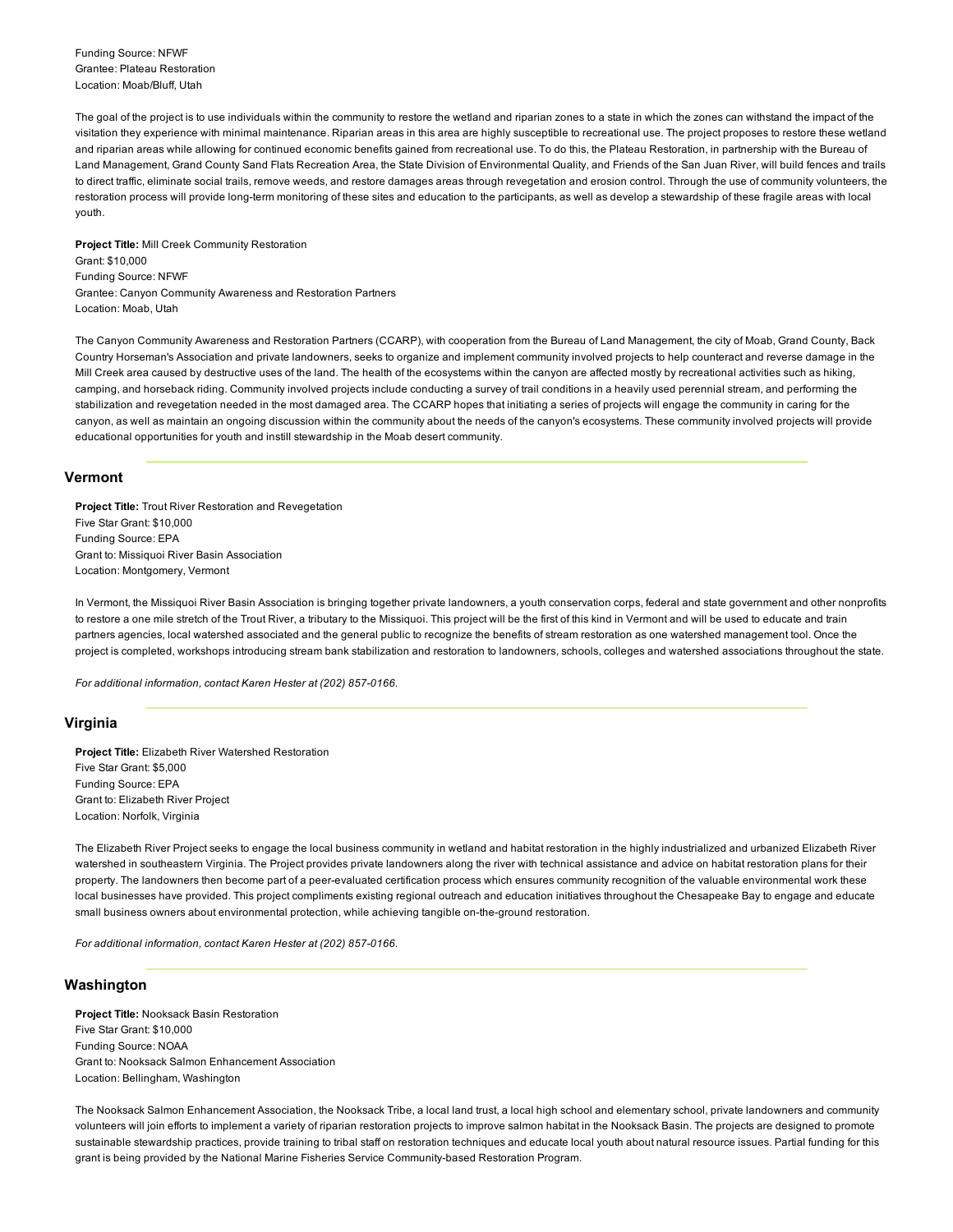#### For additional information, contact Karen Hester at (202) 857-0166.

Project Title: Chinook Watershed Restoration Plan Implementation Five Star Grant: \$10,000 Funding Source: EPA Grantee: Sea Resources, Inc. Location: Chinook, Washington

Sea Resources, Inc. is a community, non-profit organization with a mission to bring back healthy runs of salmon and to educate local students in fisheries science. Sea Resources, Inc., along with the Washington Department of Fish and Wildlife's Salmon Habitat Recovery Program, will implement a plan to restore the Chinook Watershed. With support from the Natural Resources Conservation Service, this plan includes stream channel and off-channel enhancements, such as the planting of native species to increase cover, shade and channel stability. In addition, the project will plant trees to protect and restore the valley floor and to help with the recovery of riparian areas. Woody accumulations will be constructed in the estuary to provide spawning habitat for other species and rearing habitat for juvenile salmon. The restored site will provide students with an opportunity to learn a variety of ecological skills, such as water quality testing, fish identification and sampling, aquatic insect sampling and plant and animal surveys. Other financial, technical and organizational support for this project is provided by the United States Fish and Wildlife Service, and Ecotrust.

Project Title: Involving Youth in Salmon Habitat Restoration Five Star Grant: \$10,000 Funding Source: EPA Grant to: King County Park System Location: King County, Washington

The King County Park System will work with atrisk youth to restore critical salmon habitat along the Sammamish River in northeastern King County. Through this handson, interactive work experience, the youth will help complete part of larger watershed restoration effort aimed to help longrange salmon recovery. The project will be implemented in partnership with the King County Department of Youth Services, King County Work Training Program, King County World Conservation Corps, Washington Department of Natural Resources, and U.S. Army Corps of Engineers. Partial funding for this grant is being provided by the National Marine Fisheries Service Community-based Restoration Program.

*For additional information, contact Abigail Friedman at (202) 393-6226.* 

Project Title: Duwamish Waterway Park Estuary Habitat Restoration Five Star Grant: \$10,000 Funding Source: EPA Grantee: People for Puget Sound Location: Seattle, Washington

Sponsored by the People for Puget Sound, this project is consistent with their focus to develop innovative strategies to protect the wild Chinook salmon. Through a broad partnership of local volunteer organizations, businesses, urban youth corps, the Student Conservation Association, the Army Corps of Engineers, the International Marine Association for Protection of Aquatic Life, and Boeing Corporation, the People for Puget Sound will restore approximately half an acre of filled park land to tidal influence. The end product of this restoration will provide mudflat and saltmarsh habitat to wild Chinook salmon and other estuary-dependent species. The project emphasizes community stewardship and maintenance activities to be conducted by all members of the community, including local, high-school age urban youth.

Project Title: Finney Creek Community Salmon Restoration Grant: \$16,200 Funding Source: NFWF Grantee: Skagit Fisheries Enhancement Group Location: Skagit County, Washington

The Skagit Fisheries Enhancement Group, in partnership with the Skagit County Public Works, Skagit County Parks, Gateway Golf Course, North Cascade Institute, the City of Sedro Woolley, and the Washington Department of Fish and Wildlife, will use an innovative approach to increase the habitat of two depressed stocks of salmon. By using trained volunteers instead of heavy machinery, large woody debris and logjams will be placed in a 1.5 mile stretch of Finney Creek's upper watershed, minimizing the environmental impacts normally caused by the machinery during stream restoration. Other restoration efforts will include the planting of native riparian vegetation to promote future recruitment of large woody debris and increased water quality. A major goal of the project is to involve the local rural community in the watershed restoration by using volunteers and professional technicians to restore ecosystem functions. The site will be used to train volunteer monitors to assess the success of the restoration project.

Project Title: Latah Creek Bank Restoration Project Five Star Grant: \$10,000 Funding Source: EPA Grant to: Spokane County Conservation District Location: Spokane, Washington

The Spokane County Conservation District will restore stream banks and wildlife habitat along Latah Creek to demonstrate innovative restoration techniques to Spokane County residents. Fourteen partners, including private landowners, local businesses, government agencies, nonprofit groups and the Excelsior Youth Center, will take part in the project.

For additional information, contact Abigail Friedman at (202) 393-6226.

#### West Virginia

Project Title: Blister Swamp Restoration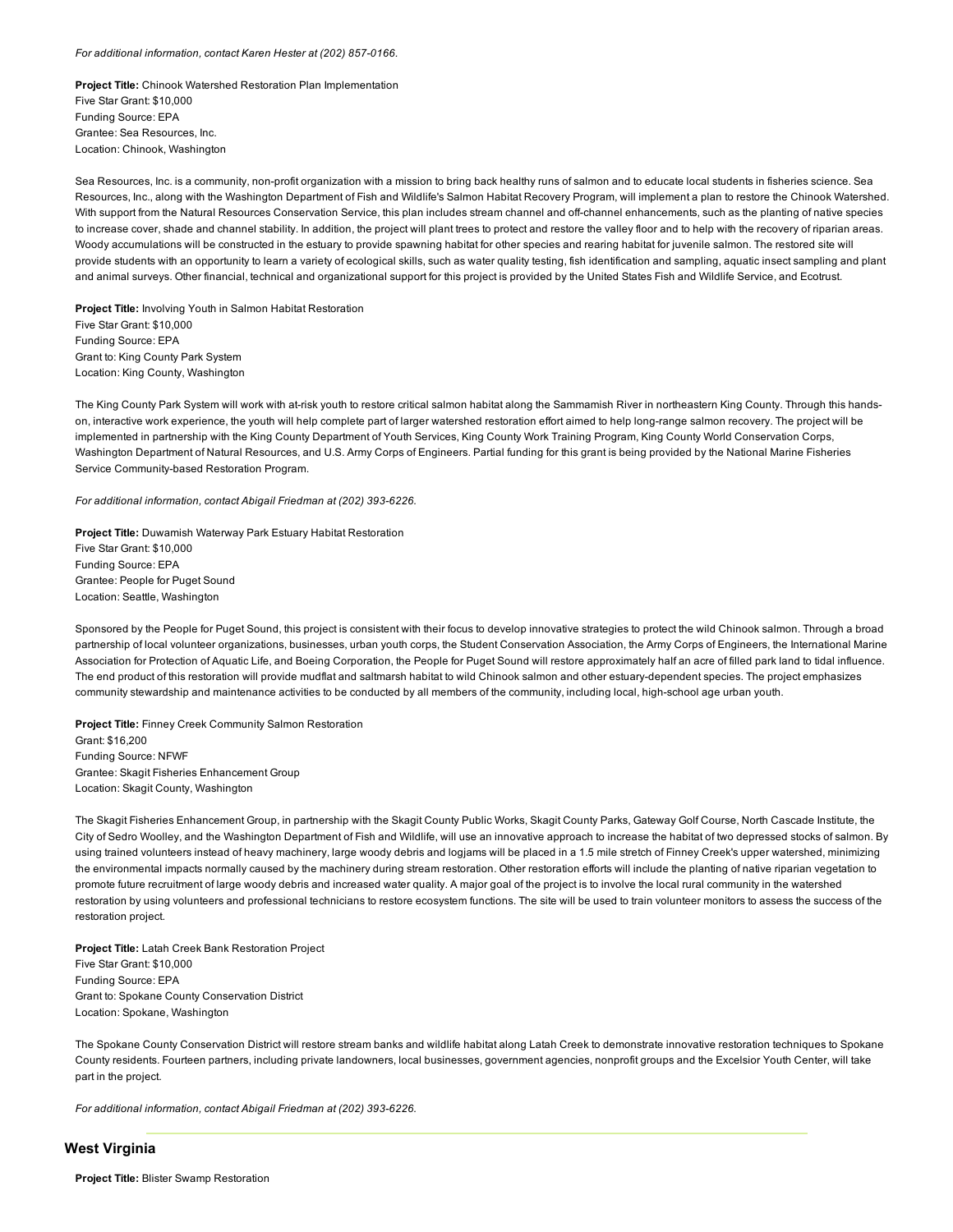Five Star Grant: \$5,000 Funding Source: EPA Grant to: The Mountain Institute Location: Pocahontas County, West Virginia

In West Virginia, a new partnership spearheaded by The Mountain Institute will restore and protect 40 acres of Blister Swamp, a unique Balsam/Red Spruce wetland degraded by cattle grazing and timbering. In this effort, the Mountain Institute will work closely with the U.S. Fish and Wildlife Service, private landowners, a local Habitat for Humanity chapter, The Nature Conservancy, and the University of West Virginia to restore the functions and values of the swamp. This project will serve as a model for other landowners in the region interested in protecting wetlands in a manner compatible with grazing and other economic activity.

*For additional information, contact Karen Hester at (202) 857-0166.* 

# Wisconsin

Project Title: Northern Great Lakes Regional Wetlands Restoration Five Star Grant: \$10,000 Funding Source: EPA Grantee: Sigurd Olson Environmental Institute Location: Eileen/Ashland, Wisconsin

The Sigurd Olson Environmental Institute, in partnership with the Wisconsin Conservation Corps (WCC), will restore wetland vegetation on degraded farmland in the headwaters of the Chequamegon Bay of Lake Superior. Restoration efforts will also be made by individuals from the Nature Conservancy, the State Historical Society, University of Wisconsin-Extension, the United States Forest Service and the United States National Park Service. After the restoration is in place, the site will be maintained and monitored to demonstrate the principles of wetland restoration to the public. Through volunteer work parties, college student participation and programs for private landowners, youth groups, and school children, this hands-on project will increase knowledge and promote support for wetlands restoration efforts in the region.

Project Title: Crex Meadows School Without Walls Five Star Grant: \$10,000 Funding Source: EPA Grant to: Northwest Wisconsin Concentrated Employment Program Location: Grantsburg, Wisconsin

The Northwest Wisconsin Concentrated Employment Program will work with atrisk youth to restore wetlands at the Crex Meadows Area in Grantsburg, Wisconsin. Environmental education and job skills training will also be part of the project. The project will be implemented in partnership with the Wisconsin Department of Natural Resources, the Grantsburg School District, City of Grantsburg, and the U.S. Forest Service.

For additional information, contact Abigail Friedman at (202) 393-6226.

# Wyoming

Project Title: Pathfinder Five Star Restoration and Access Project Grant: \$5,000 Funding Source: NFWF Grantee: National Audubon Society, Wyoming State Office Location: Casper, Wyoming

The goal of the National Audubon Society is to increase the population of the migrating shorebirds and waterfowl on the Pathfinder National Wildlife Refuge. Through a partnership with the United States Fish and Wildlife Service, the Wyoming Game and Fish Department, the Bureau of Reclamation, the Bureau of Land Management, LaSalle Adams Fund, Murie Audubon Society and the Boy Scouts and Girl Scouts of America, this project will enhance refuge and habitat management by conducting land surveys and erecting fences to define refuge boundaries. Once the boundaries are defined, a management plan for controlling public use of the refuge area can be developed and implemented. Other restoration efforts will include repairing and maintaining nesting structures, building a photo/education blind for unobtrusive observation, restoring vegetation in degraded areas, and studying birds and wildlife to develop interpretive signs and guides that will promote public appreciation of the refuge and encourage greater respect for the biological integrity of the wetland habitat.

Project Title: Bonneville Cutthroat Trout Habitat Restoration - Coal Creek, Wyoming Grant: \$12,650 Funding Source: NFWF Grantee: Wyoming Game and Fish Department Location: Cokeville, Wyoming

The Coal Creek Watershed has been seriously degraded by riparian herbicide applications and poor streamside grazing management. These practices have led to increased erosion and siltation, loss of woody debris, and a loss of shading. The Wyoming Game and Fish Department, along with the Bureau of Land Management, the Natural Resources Conservation Service, the University of Wyoming, Trout Unlimited and the Smiths Fork Grazing Association, seeks to restore the trout habitat and increase Bonneville trout populations in this area. Restoration efforts for this watershed will include the reconstruction of the Coal Creek grazing exclosure to decrease erosion and siltation, installation of tree and rock revetments where the streambank abuts the road, and planting and encouraging the regrowth of willow trees in the riparian edges of the stream to increase woody debris and shade.

Project Title: Raymond Canyon Watershed Fence Grant: \$15,000